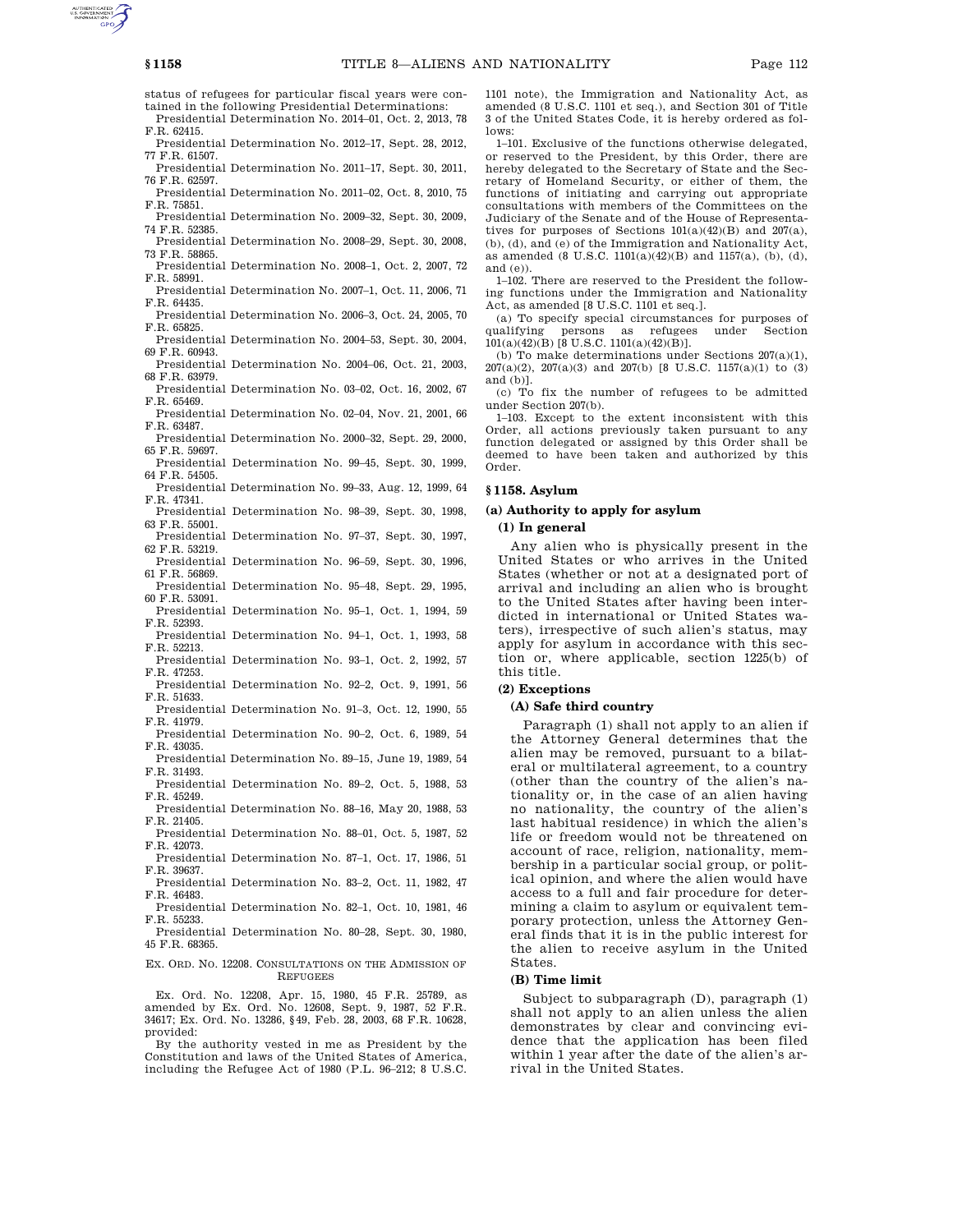# **(C) Previous asylum applications**

Subject to subparagraph (D), paragraph (1) shall not apply to an alien if the alien has previously applied for asylum and had such application denied.

# **(D) Changed circumstances**

An application for asylum of an alien may be considered, notwithstanding subparagraphs (B) and (C), if the alien demonstrates to the satisfaction of the Attorney General either the existence of changed circumstances which materially affect the applicant's eligibility for asylum or extraordinary circumstances relating to the delay in filing an application within the period specified in subparagraph (B).

# **(E) Applicability**

Subparagraphs (A) and (B) shall not apply to an unaccompanied alien child (as defined in section 279(g) of title 6).

# **(3) Limitation on judicial review**

No court shall have jurisdiction to review any determination of the Attorney General under paragraph (2).

# **(b) Conditions for granting asylum**

# **(1) In general**

### **(A) Eligibility**

The Secretary of Homeland Security or the Attorney General may grant asylum to an alien who has applied for asylum in accordance with the requirements and procedures established by the Secretary of Homeland Security or the Attorney General under this section if the Secretary of Homeland Security or the Attorney General determines that such alien is a refugee within the meaning of section  $1101(a)(42)(A)$  of this title.

# **(B) Burden of proof**

#### **(i) In general**

The burden of proof is on the applicant to establish that the applicant is a refugee, within the meaning of section  $1101(a)(42)(A)$  of this title. To establish that the applicant is a refugee within the meaning of such section, the applicant must establish that race, religion, nationality, membership in a particular social group, or political opinion was or will be at least one central reason for persecuting the applicant.

# **(ii) Sustaining burden**

The testimony of the applicant may be sufficient to sustain the applicant's burden without corroboration, but only if the applicant satisfies the trier of fact that the applicant's testimony is credible, is persuasive, and refers to specific facts sufficient to demonstrate that the applicant is a refugee. In determining whether the applicant has met the applicant's burden, the trier of fact may weigh the credible testimony along with other evidence of record. Where the trier of fact determines that the applicant should provide evidence that corroborates otherwise credible testimony, such evidence must be provided unless the applicant does not have the evidence and cannot reasonably obtain the evidence.

# **(iii) Credibility determination**

Considering the totality of the circumstances, and all relevant factors, a trier of fact may base a credibility determination on the demeanor, candor, or responsiveness of the applicant or witness, the inherent plausibility of the applicant's or witness's account, the consistency between the applicant's or witness's written and oral statements (whenever made and whether or not under oath, and considering the circumstances under which the statements were made), the internal consistency of each such statement, the consistency of such statements with other evidence of record (including the reports of the Department of State on country conditions), and any inaccuracies or falsehoods in such statements, without regard to whether an inconsistency, inaccuracy, or falsehood goes to the heart of the applicant's claim, or any other relevant factor. There is no presumption of credibility, however, if no adverse credibility determination is explicitly made, the applicant or witness shall have a rebuttable presumption of credibility on appeal.

# **(2) Exceptions**

# **(A) In general**

Paragraph (1) shall not apply to an alien if the Attorney General determines that—

(i) the alien ordered, incited, assisted, or otherwise participated in the persecution of any person on account of race, religion, nationality, membership in a particular social group, or political opinion:

(ii) the alien, having been convicted by a final judgment of a particularly serious crime, constitutes a danger to the community of the United States;

(iii) there are serious reasons for believing that the alien has committed a serious nonpolitical crime outside the United States prior to the arrival of the alien in the United States;

(iv) there are reasonable grounds for regarding the alien as a danger to the security of the United States;

(v) the alien is described in subclause (I), (II), (III), (IV), or (VI) of section 1182(a)(3)(B)(i) of this title or section  $1227(a)(4)(B)$  of this title (relating to terrorist activity), unless, in the case only of an alien described in subclause (IV) of section  $1182(a)(3)(B)(i)$  of this title, the Attorney General determines, in the Attorney General's discretion, that there are not reasonable grounds for regarding the alien as a danger to the security of the United States; or

(vi) the alien was firmly resettled in another country prior to arriving in the United States.

#### **(B) Special rules**

### **(i) Conviction of aggravated felony**

For purposes of clause (ii) of subparagraph (A), an alien who has been convicted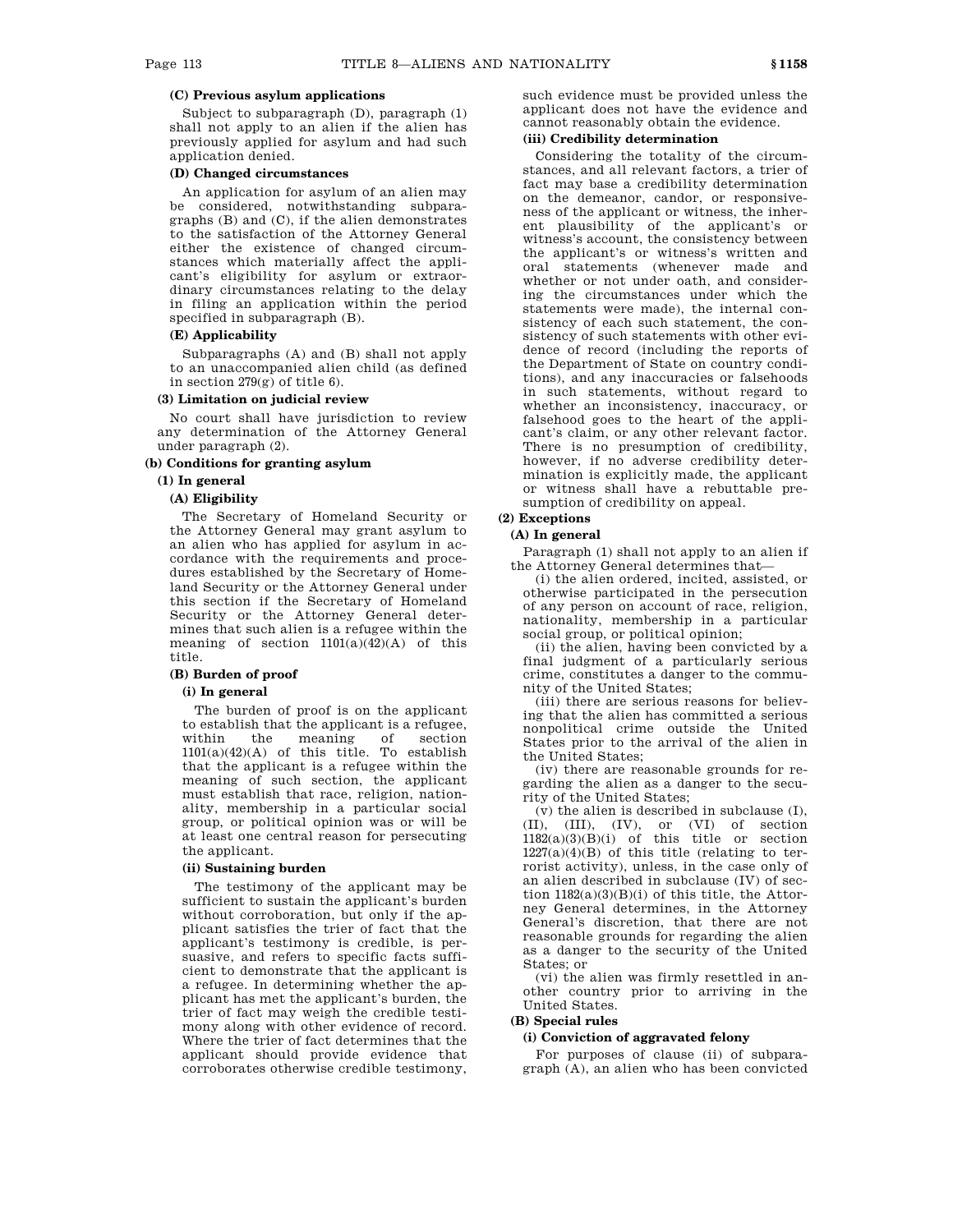of an aggravated felony shall be considered to have been convicted of a particularly serious crime.

## **(ii) Offenses**

The Attorney General may designate by regulation offenses that will be considered to be a crime described in clause (ii) or (iii) of subparagraph (A).

## **(C) Additional limitations**

The Attorney General may by regulation establish additional limitations and conditions, consistent with this section, under which an alien shall be ineligible for asylum under paragraph (1).

# **(D) No judicial review**

There shall be no judicial review of a determination of the Attorney General under subparagraph  $(A)(v)$ .

# **(3) Treatment of spouse and children**

# **(A) In general**

A spouse or child (as defined in section  $1101(b)(1)(A), (B), (C), (D),$  or  $(E)$  of this title) of an alien who is granted asylum under this subsection may, if not otherwise eligible for asylum under this section, be granted the same status as the alien if accompanying, or following to join, such alien.

# **(B) Continued classification of certain aliens as children**

An unmarried alien who seeks to accompany, or follow to join, a parent granted asylum under this subsection, and who was under 21 years of age on the date on which such parent applied for asylum under this section, shall continue to be classified as a child for purposes of this paragraph and section 1159(b)(3) of this title, if the alien attained 21 years of age after such application was filed but while it was pending.

# **(C) Initial jurisdiction**

An asylum officer (as defined in section  $1225(b)(1)(E)$  of this title) shall have initial jurisdiction over any asylum application filed by an unaccompanied alien child (as defined in section 279(g) of title 6), regardless of whether filed in accordance with this section or section 1225(b) of this title.

# **(c) Asylum status**

# **(1) In general**

In the case of an alien granted asylum under subsection (b) of this section, the Attorney General—

(A) shall not remove or return the alien to the alien's country of nationality or, in the case of a person having no nationality, the country of the alien's last habitual residence;

(B) shall authorize the alien to engage in employment in the United States and provide the alien with appropriate endorsement of that authorization; and

(C) may allow the alien to travel abroad with the prior consent of the Attorney General.

#### **(2) Termination of asylum**

Asylum granted under subsection (b) of this section does not convey a right to remain permanently in the United States, and may be terminated if the Attorney General determines that—

(A) the alien no longer meets the conditions described in subsection (b)(1) of this section owing to a fundamental change in circumstances;

(B) the alien meets a condition described in subsection (b)(2) of this section;

(C) the alien may be removed, pursuant to a bilateral or multilateral agreement, to a country (other than the country of the alien's nationality or, in the case of an alien having no nationality, the country of the alien's last habitual residence) in which the alien's life or freedom would not be threatened on account of race, religion, nationality, membership in a particular social group, or political opinion, and where the alien is eligible to receive asylum or equivalent temporary protection;

(D) the alien has voluntarily availed himself or herself of the protection of the alien's country of nationality or, in the case of an alien having no nationality, the alien's country of last habitual residence, by returning to such country with permanent resident status or the reasonable possibility of obtaining such status with the same rights and obligations pertaining to other permanent residents of that country; or

(E) the alien has acquired a new nationality and enjoys the protection of the country of his or her new nationality.

# **(3) Removal when asylum is terminated**

An alien described in paragraph (2) is subject to any applicable grounds of inadmissibility or deportability under section<sup>1</sup> 1182(a) and  $1227(a)$ of this title, and the alien's removal or return shall be directed by the Attorney General in accordance with sections 1229a and 1231 of this title.

# **(d) Asylum procedure**

# **(1) Applications**

The Attorney General shall establish a procedure for the consideration of asylum applications filed under subsection (a) of this section. The Attorney General may require applicants to submit fingerprints and a photograph at such time and in such manner to be determined by regulation by the Attorney General.

# **(2) Employment**

An applicant for asylum is not entitled to employment authorization, but such authorization may be provided under regulation by the Attorney General. An applicant who is not otherwise eligible for employment authorization shall not be granted such authorization prior to 180 days after the date of filing of the application for asylum.

# **(3) Fees**

The Attorney General may impose fees for the consideration of an application for asylum, for employment authorization under this section, and for adjustment of status under section 1159(b) of this title. Such fees shall not

<sup>1</sup>So in original. Probably should be ''sections''.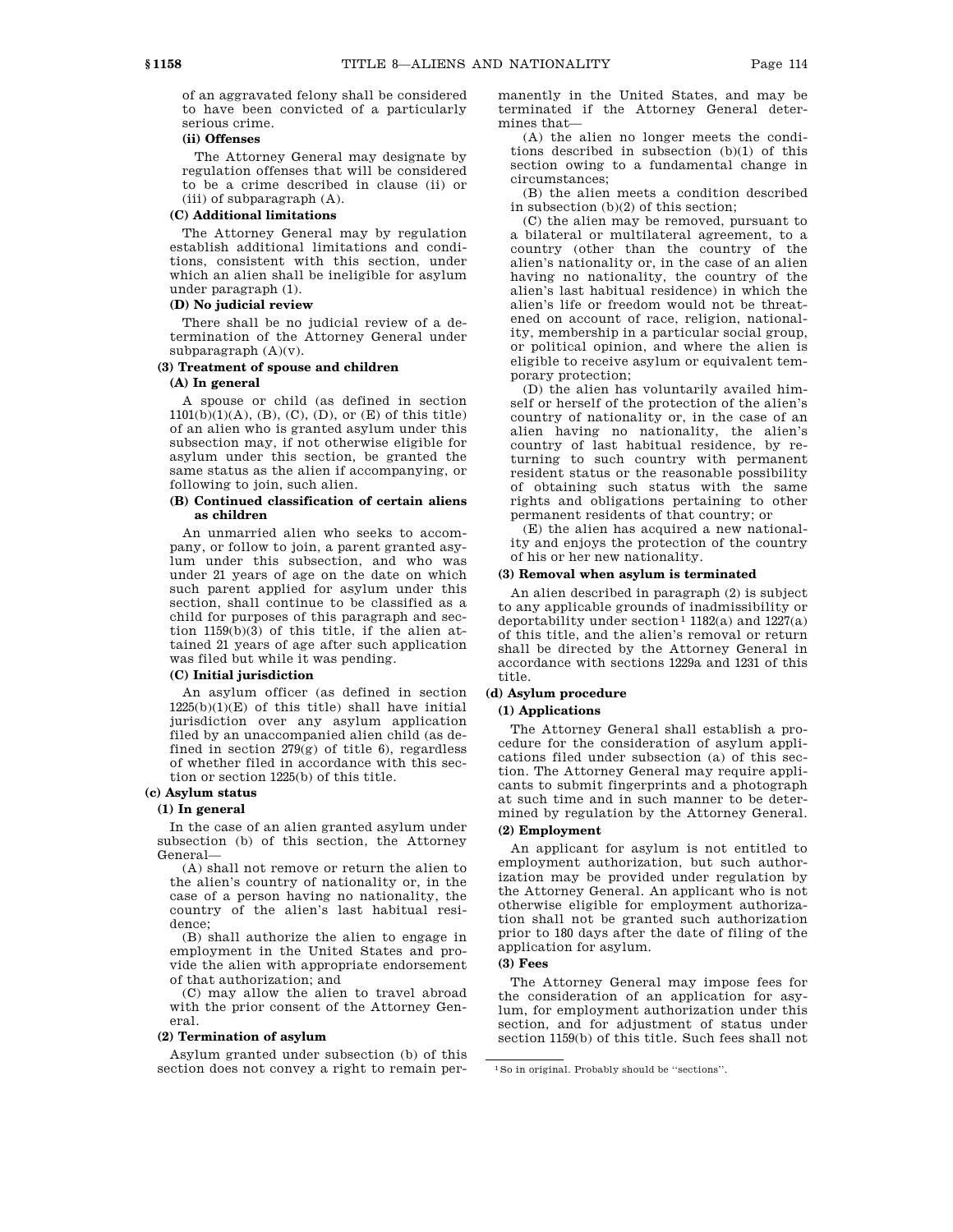exceed the Attorney General's costs in adjudicating the applications. The Attorney General may provide for the assessment and payment of such fees over a period of time or by installments. Nothing in this paragraph shall be construed to require the Attorney General to charge fees for adjudication services provided to asylum applicants, or to limit the authority of the Attorney General to set adjudication and naturalization fees in accordance with section 1356(m) of this title.

# **(4) Notice of privilege of counsel and consequences of frivolous application**

At the time of filing an application for asylum, the Attorney General shall—

(A) advise the alien of the privilege of being represented by counsel and of the consequences, under paragraph (6), of knowingly filing a frivolous application for asylum; and

(B) provide the alien a list of persons (updated not less often than quarterly) who have indicated their availability to represent aliens in asylum proceedings on a pro bono basis.

# **(5) Consideration of asylum applications**

### **(A) Procedures**

The procedure established under paragraph (1) shall provide that—

(i) asylum cannot be granted until the identity of the applicant has been checked against all appropriate records or databases maintained by the Attorney General and by the Secretary of State, including the Automated Visa Lookout System, to determine any grounds on which the alien may be inadmissible to or deportable from the United States, or ineligible to apply for or be granted asylum;

(ii) in the absence of exceptional circumstances, the initial interview or hearing on the asylum application shall commence not later than 45 days after the date an application is filed;

(iii) in the absence of exceptional circumstances, final administrative adjudication of the asylum application, not including administrative appeal, shall be completed within 180 days after the date an application is filed;

(iv) any administrative appeal shall be filed within 30 days of a decision granting or denying asylum, or within 30 days of the completion of removal proceedings before an immigration judge under section 1229a of this title, whichever is later; and

(v) in the case of an applicant for asylum who fails without prior authorization or in the absence of exceptional circumstances to appear for an interview or hearing, including a hearing under section 1229a of this title, the application may be dismissed or the applicant may be otherwise sanctioned for such failure.

# **(B) Additional regulatory conditions**

The Attorney General may provide by regulation for any other conditions or limitations on the consideration of an application for asylum not inconsistent with this chapter.

# **(6) Frivolous applications**

If the Attorney General determines that an alien has knowingly made a frivolous application for asylum and the alien has received the notice under paragraph (4)(A), the alien shall be permanently ineligible for any benefits under this chapter, effective as of the date of a final determination on such application.

# **(7) No private right of action**

Nothing in this subsection shall be construed to create any substantive or procedural right or benefit that is legally enforceable by any party against the United States or its agencies or officers or any other person.

## **(e) Commonwealth of the Northern Mariana Islands**

The provisions of this section and section 1159(b) of this title shall apply to persons physically present in the Commonwealth of the Northern Mariana Islands or arriving in the Commonwealth (whether or not at a designated port of arrival and including persons who are brought to the Commonwealth after having been interdicted in international or United States waters) only on or after January 1, 2014.

(June 27, 1952, ch. 477, title II, ch. 1, §208, as added Pub. L. 96–212, title II, §201(b), Mar. 17, 1980, 94 Stat. 105; amended Pub. L. 101–649, title V, §515(a)(1), Nov. 29, 1990, 104 Stat. 5053; Pub. L. 103–322, title XIII, §130005(b), Sept. 13, 1994, 108 Stat. 2028; Pub. L. 104–132, title IV, §421(a), Apr. 24, 1996, 110 Stat. 1270; Pub. L. 104–208, div. C, title VI, §604(a), Sept. 30, 1996, 110 Stat. 3009–690; Pub. L. 107–56, title IV, §411(b)(2), Oct. 26, 2001, 115 Stat. 348; Pub. L. 107–208, §4, Aug. 6, 2002, 116 Stat. 928; Pub. L. 109–13, div. B, title I, §101(a), (b), May 11, 2005, 119 Stat. 302, 303; Pub. L. 110–229, title VII, §702(j)(4), May 8, 2008, 122 Stat. 866; Pub. L. 110–457, title II, §235(d)(7), Dec. 23, 2008, 122 Stat. 5080.)

#### REFERENCES IN TEXT

This chapter, referred to in subsec.  $(d)(5)(B)$ ,  $(6)$ , was in the original, ''this Act'', meaning act June 27, 1952, ch. 477, 66 Stat. 163, known as the Immigration and Nationality Act, which is classified principally to this chapter. For complete classification of this Act to the Code, see Short Title note set out under section 1101 of this title and Tables.

#### **AMENDMENTS**

2008—Subsec. (a)(2)(E). Pub. L. 110–457, §235(d)(7)(A), added subpar. (E).

Subsec. (b)(3)(C). Pub. L. 110–457, §235(d)(7)(B), added subpar. (C).

Subsec. (e). Pub. L. 110–229 added subsec. (e).

2005—Subsec. (b)(1). Pub. L. 109–13, §101(a)(1), (2), designated existing provisions as subpar. (A), inserted subpar. heading, and substituted ''The Secretary of Homeland Security or the Attorney General'' for ''The Attorney General'' and ''the Secretary of Homeland Security or the Attorney General'' for ''the Attorney General'' in two places.

Subsec. (b)(1)(B). Pub. L. 109–13, §101(a)(3), added subpar. (B)

Subsec.  $(b)(2)(A)(v)$ . Pub. L. 109-13, §101(b), substituted ''described in'' for ''inadmissible under'' in two places and struck out ''removable under'' before ''section  $1227(a)(4)(B)$ ".

2002—Subsec. (b)(3). Pub. L. 107–208 reenacted heading without change and amended text generally. Prior to amendment, text read as follows: ''A spouse or child (as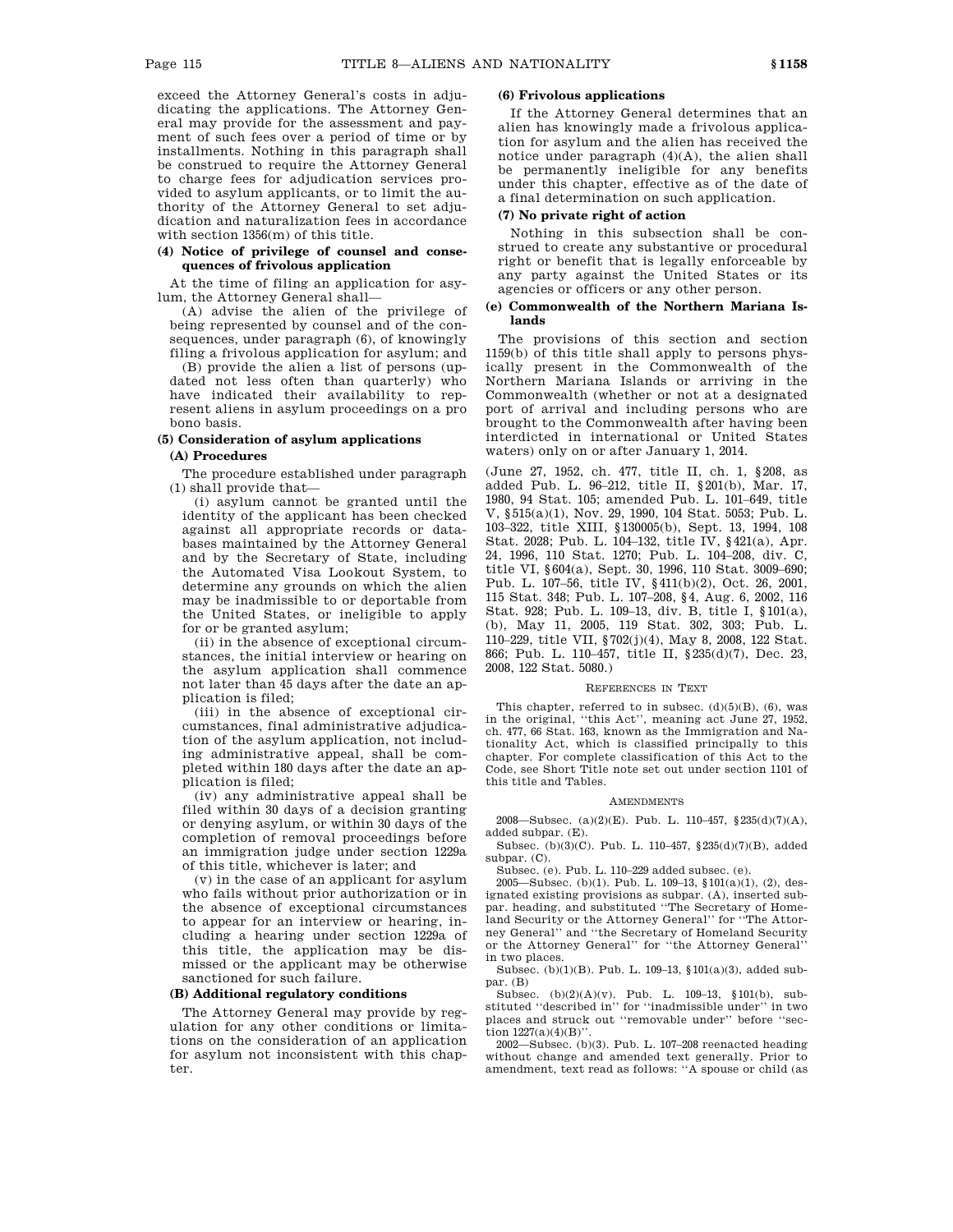defined in section  $1101(b)(1)(A)$ , (B), (C), (D), or (E) of this title) of an alien who is granted asylum under this subsection may, if not otherwise eligible for asylum under this section, be granted the same status as the alien if accompanying, or following to join, such alien.

2001—Subsec.  $(b)(2)(A)(v)$ . Pub. L. 107-56 substituted "(III),  $(IV)$ , or  $(VI)$ " for " $(III)$ , or  $(IV)$ ".

1996—Pub. L. 104–208 substituted ''Asylum'' for ''Asylum procedure'' as section catchline and amended text generally, substituting subsecs. (a) to (d) for former subsecs. (a) to (e).

Subsec. (a). Pub. L. 104–132, §421(a), inserted at end ''The Attorney General may not grant an alien asylum if the Attorney General determines that the alien is excludable under subclause (I), (II), or (III) of section  $1182(a)(3)(B)(i)$  of this title or deportable under section 1251(a)(4)(B) of this title, unless the Attorney General determines, in the discretion of the Attorney General, that there are not reasonable grounds for regarding the alien as a danger to the security of the United States.''

1994—Subsec. (e). Pub. L. 103–322 added subsec. (e).

1990—Subsec. (d). Pub. L. 101–649 added subsec. (d).

#### EFFECTIVE DATE OF 2008 AMENDMENT

Amendment by Pub. L. 110–229 effective on the transition program effective date described in section 1806 of Title 48, Territories and Insular Possessions, see section 705(b) of Pub. L. 110–229, set out as an Effective Date note under section 1806 of Title 48.

# EFFECTIVE DATE OF 2005 AMENDMENT

Pub. L. 109–13, div. B, title I, §101(h)(1), (2), May 11, 2005, 119 Stat. 305, provided that:

''(1) The amendments made by paragraphs (1) and (2) of subsection (a) [amending this section] shall take effect as if enacted on March 1, 2003.

 $''(2)$  The amendments made by subsections  $(a)(3)$ ,  $(b)$ , (c), and (d) [amending this section and sections 1229a and 1231 of this title] shall take effect on the date of the enactment of this division [May 11, 2005] and shall apply to applications for asylum, withholding, or other relief from removal made on or after such date.''

#### EFFECTIVE DATE OF 2002 AMENDMENT

Amendment by Pub. L. 107–208 effective Aug. 6, 2002, and applicable to certain beneficiary aliens, see section 8 of Pub. L. 107–208, set out as a note under section 1151 of this title.

#### EFFECTIVE DATE OF 2001 AMENDMENT

Amendment by Pub. L. 107–56 effective Oct. 26, 2001, and applicable to actions taken by an alien before, on, or after Oct. 26, 2001, and to all aliens, regardless of date of entry or attempted entry into the United States, in removal proceedings on or after such date (except for proceedings in which there has been a final administrative decision before such date) or seeking admission to the United States on or after such date, with special rules and exceptions, see section 411(c) of Pub. L. 107–56, set out as a note under section 1182 of this title.

#### EFFECTIVE DATE OF 1996 AMENDMENTS

Pub. L. 104–208, div. C, title VI, §604(c), Sept. 30, 1996, 110 Stat. 3009–694, provided that: ''The amendment made by subsection (a) [amending this section] shall apply to applications for asylum filed on or after the first day of the first month beginning more than 180 days after the date of the enactment of this Act [Sept. 30, 1996].

Pub. L. 104–132, title IV, §421(b), Apr. 24, 1996, 110 Stat. 1270, provided that: ''The amendment made by subsection (a) [amending this section] shall take effect on the date of the enactment of this Act [Apr. 24, 1996] and apply to asylum determinations made on or after such date.''

### EFFECTIVE DATE OF 1990 AMENDMENT

Pub. L. 101–649, title V, §515(b), Nov. 29, 1990, 104 Stat. 5053, as amended by Pub. L. 102–232, title III, §306(a)(13), Dec. 12, 1991, 105 Stat. 1752, provided that:

''(1) The amendment made by subsection (a)(1) [amending this section] shall apply to convictions entered before, on, or after the date of the enactment of this Act [Nov. 29, 1990] and to applications for asylum made on or after such date.

"(2) The amendment made by subsection  $(a)(2)$ [amending section 1253 of this title] shall apply to convictions entered before, on, or after the date of the enactment of this Act [Nov. 29, 1990] and to applications for withholding of deportation made on or after such date.''

#### EFFECTIVE DATE

Section effective Mar. 17, 1980, and applicable to fiscal years beginning with the fiscal year beginning Oct. 1, 1979, see section 204 of Pub. L. 96–212, set out as an Effective Date of 1980 Amendment note under section 1101 of this title.

#### REGULATIONS

Pub. L. 110–340, §2(d), Oct. 3, 2008, 122 Stat. 3736, provided that:

''(1) ISSUANCE OF REGULATIONS.—Not later than 60 days after the date of enactment of this Act [Oct. 3, 2008], the Attorney General and the Secretary of Homeland Security shall promulgate final regulations establishing that, for purposes of sections 241(b)(3)(B)(iii) and 208(b)(2)(A)(iii) of the Immigration and Nationality Act (8 U.S.C. 1231(b)(3)(B)(iii); 8 U.S.C. 1158(b)(2)(A)(iii)), an alien who is deportable under section  $237(a)(4)(F)$  of such Act (8 U.S.C. 1227(a)(4)(F)) or inadmissible under section  $212(a)(3)(G)$  of such Act (8 U.S.C.  $1182(a)(3)(G)$ ) shall be considered an alien with respect to whom there are serious reasons to believe that the alien committed a serious nonpolitical crime.

''(2) AUTHORITY TO WAIVE CERTAIN REGULATORY RE-QUIREMENTS.—The requirements of chapter 5 of title 5, United States Code (commonly referred to as the 'Administrative Procedure Act'), chapter 35 of title 44, United States Code (commonly referred to as the 'Paperwork Reduction Act'), or any other law relating to rulemaking, information collection, or publication in the Federal Register, shall not apply to any action to implement paragraph (1) to the extent the Attorney General or the Secretary Homeland of [sic] Security determines that compliance with any such requirement would impede the expeditious implementation of such paragraph.''

#### ABOLITION OF IMMIGRATION AND NATURALIZATION SERVICE AND TRANSFER OF FUNCTIONS

For abolition of Immigration and Naturalization Service, transfer of functions, and treatment of related references, see note set out under section 1551 of this title.

### EXPEDITIOUS REMOVAL FOR DENIED ASYLUM APPLICANTS

Pub. L. 103–322, title XIII, §130005, Sept. 13, 1994, 108 Stat. 2028, as amended by Pub. L. 104–208, div. C, title III, §308(e)(1)(P), (17), Sept. 30, 1996, 110 Stat. 3009–620, 3009–621, provided:

''(a) IN GENERAL.—The Attorney General may provide for the expeditious adjudication of asylum claims and the expeditious removal of asylum applicants whose applications have been finally denied, unless the applicant remains in an otherwise valid nonimmigrant status.

''(b) EMPLOYMENT AUTHORIZATION.—[Amended this section.]

''(c) AUTHORIZATION OF APPROPRIATIONS.—There are authorized to be appropriated to carry out this section—

''(1) \$64,000,000 for fiscal year 1995;